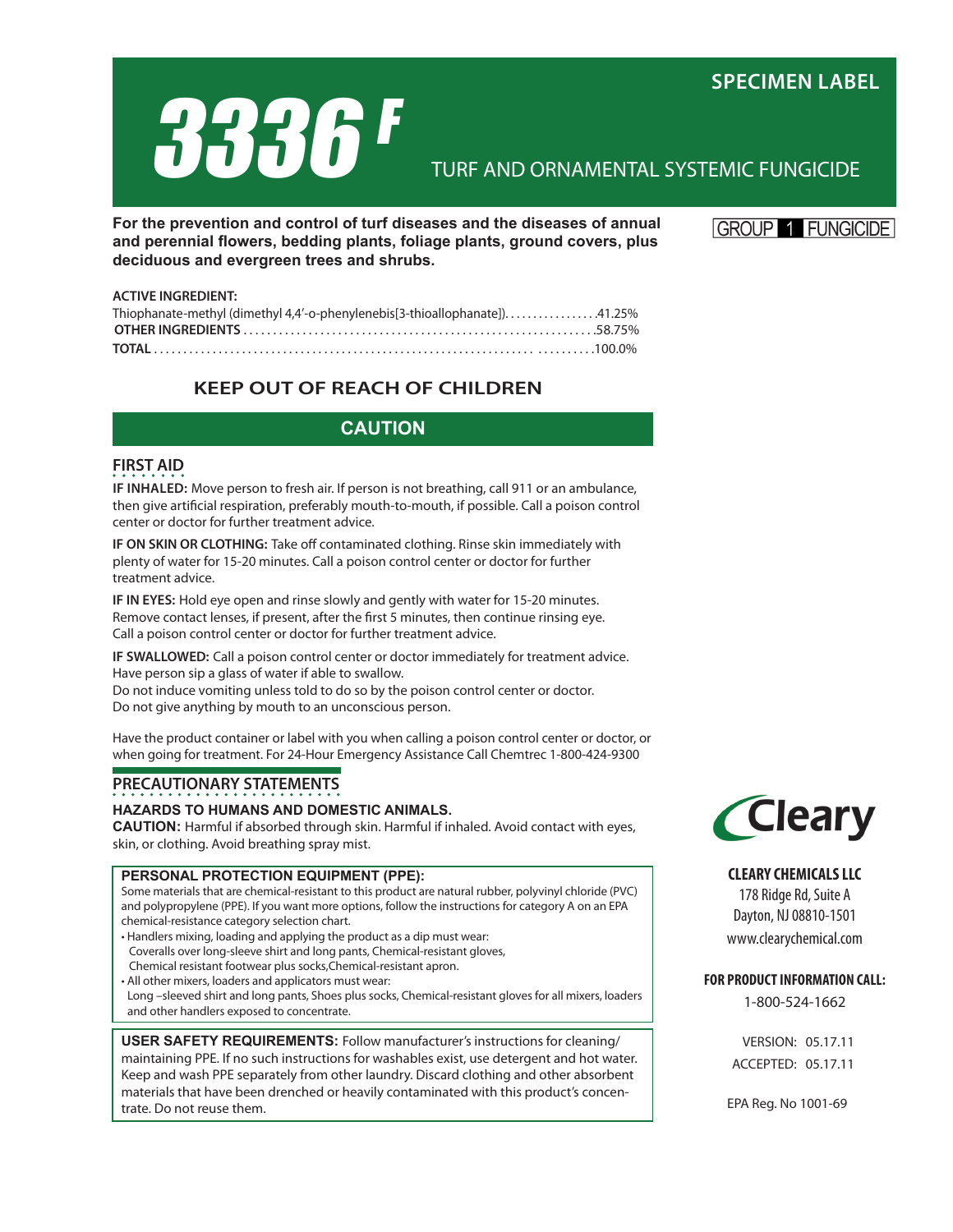### **USER SAFETY RECOMMENDATIONS**

Users should wash hands before eating, drinking, chewing gum, using tobacco or using the toilet. Users should remove clothing/PPE immediately if pesticide gets inside. Then wash thoroughly and put on clean clothing. Users should remove PPE immediately after handling this product. Wash outside of gloves before removing. As soon as possible, wash thoroughly and change into clean clothing.

## **ENVIRONMENTAL HAZARDS**

Do not apply directly to water, or to areas where surface water is present, or to intertidal areas below the mean high water mark. Do not contaminate water by disposal of equipment washwaters. Do not apply, allow to drift, or drain or flush equipment onto nontarget areas.

# **DIRECTIONS FOR USE**

**IT IS A VIOLATION OF FEDERAL LAW TO USE THIS PRODUCT IN A MANNER INCONSISTENT WITH ITS LABELING.** Do not apply this product in a way that will contact workers or other persons, either directly or through drift. Only protected handlers may be in the area during application. For any requirements specific to your State or Tribe, consult the agency responsible for pesticide regulation.

## **AGRICULTURAL USE REQUIREMENTS**

Use this product only in accordance with its labeling, and with the Worker Protection Standard, 40 CFR CFR part 170. This standard contains requirements for the protection of agricultural workers on farms, forests, nurseries, and greenhouses, and handlers of agricultural pesticides. It contains requirements for training, decontamination, notification, and emergency assistance. It also contains specific instructions and exceptions pertaining to the statements on this label about personal protective equipment (PPE), and restrictedentry interval. The requirements in this box only apply to uses this product that are covered by the Worker Protection Standard.

Do not enter or allow worker entry into treated areas during the restricted entry interval (REI) of 12 hours. Exemption:If the product is applied by drenching, the Worker Protection Standard, under certain circumstances, allows workers to enter the treated area if there will be no contact with anything that has been treated.

PPE required for early entry to treated areas that is permitted under the Worker Protection Standard and that involves contact with anything that has been treated, such as plants, soil, or water, is: Coveralls over long-sleeved shirt, chemical-resistant gloves made of any waterproof material, chemical-resistant footwear plus socks, chemical-resistant headgear for overhead exposures.

## **NON-AGRICULTURAL USE REQUIREMENTS**

The requirements in this box only apply to uses of this product that are NOT within the scope of the Worker Protection Standard for agricultural pesticides (40 CFR part 170). The WPS applies when this product is used to produce agricultural plants on farms, forests, nurseries, or greenhouses. Keep children and pets out of treated areas until sprays have dried.

## **STORAGE AND DISPOSAL**

### **Do not contaminate water, food, or feed by storage or disposal.**

**Pesticide Storage:** Store in the original container in a dry, temperature controlled area. Do not store in a manner where cross-contamination with other pesticides, fertilizers, food or feed could occur. If spilled during storage or handling, contain/re-capture spillage and dispose of in accordance with the Pesticide Disposal Instructions listed below.

Pesticide Disposal: Pesticide wastes are toxic. Improper disposal of excess pesticide, spray mixture, or rinsate is a violation of Federal Law. If these wastes cannot be used according to label instructions, contact your State Pesticides or Environmental Control Agency, or the Hazardous Waste representative at the nearest EPA Regional Office for guidance.

**Container Disposal:** Do not re-use empty container. Triple rinse (or equivalent), then offer for recycling or reconditioning, or puncture and dispose of in a sanitary landfill, or by incineration, or, if allowed by State and local authorities, by burning. If burned, stay out of smoke.

**Residue Removal (Rigid, nonrefillable containers small enough to shake):** Triple rinse as follows: Empty the remaining contents into application equipment or a mix tank. Fill the container 1/4 full with water and recap. Shake for 10 seconds. Pour rinsate into application equipment or a mix tank or store rinsate for later use or disposal. Drain for 10 seconds after the flow begins to drip. Repeat this procedure two more times. Pressure rinse as follows: Empty the remaining contents into application equipment or a mix tank. Hold container upside down over application equipment or mix tank or collect rinsate for later use or disposal. Insert pressure rinsing nozzle in the side of the container, and rinse at about 40 PSI for at least 30 seconds. Drain for 10 seconds after the flow begins to drip.

## **COMMERCIAL TURF AND ORNAMENTAL GENERAL INFORMATION**

3336 F is a broad spectrum fungicide exhibiting preventative, curative and systemic properties. It is useful on a wide variety of turf and ornamental disease problems. Apply 3336 F with ground or overhead equipment, using sufficient volume of spray to provide thorough coverage. Do not apply with fixed wing or rotary aircraft. Use the higher rates under conditions of severe disease pressure. Also, see local State Extension Service recommendations for application schedules. This product is not for homeowner use and can only be used by individuals/ firms licensed or registered by the state to apply ornamental or turf pest control products. Chemigation instructions follow "Directions For Use". Read and follow these instructions carefully for this method of application.

**Resistance Management:** To avoid the development of tolerant strains of fungi, 3336 F should be used with fungicides of different modes of action. Cleary Chemicals does not recommend the use of products containing thiabendazole in combination or rotation with 3336 F. These utilize similar chemistry and mode of action and can contribute to development of disease tolerance. If, after using 3336 F as specified, the treatment is not effective, a tolerant strain of fungi may be present. Consult your local Cleary Chemicals representative, your State Agricultural Experiment Station, or your State Cooperative Extension Service for proper disease identification and advice on the prompt use of some other suitable fungicide or disease control strategy. As long as recommended precautions are followed, 3336 F can remain useful for disease control.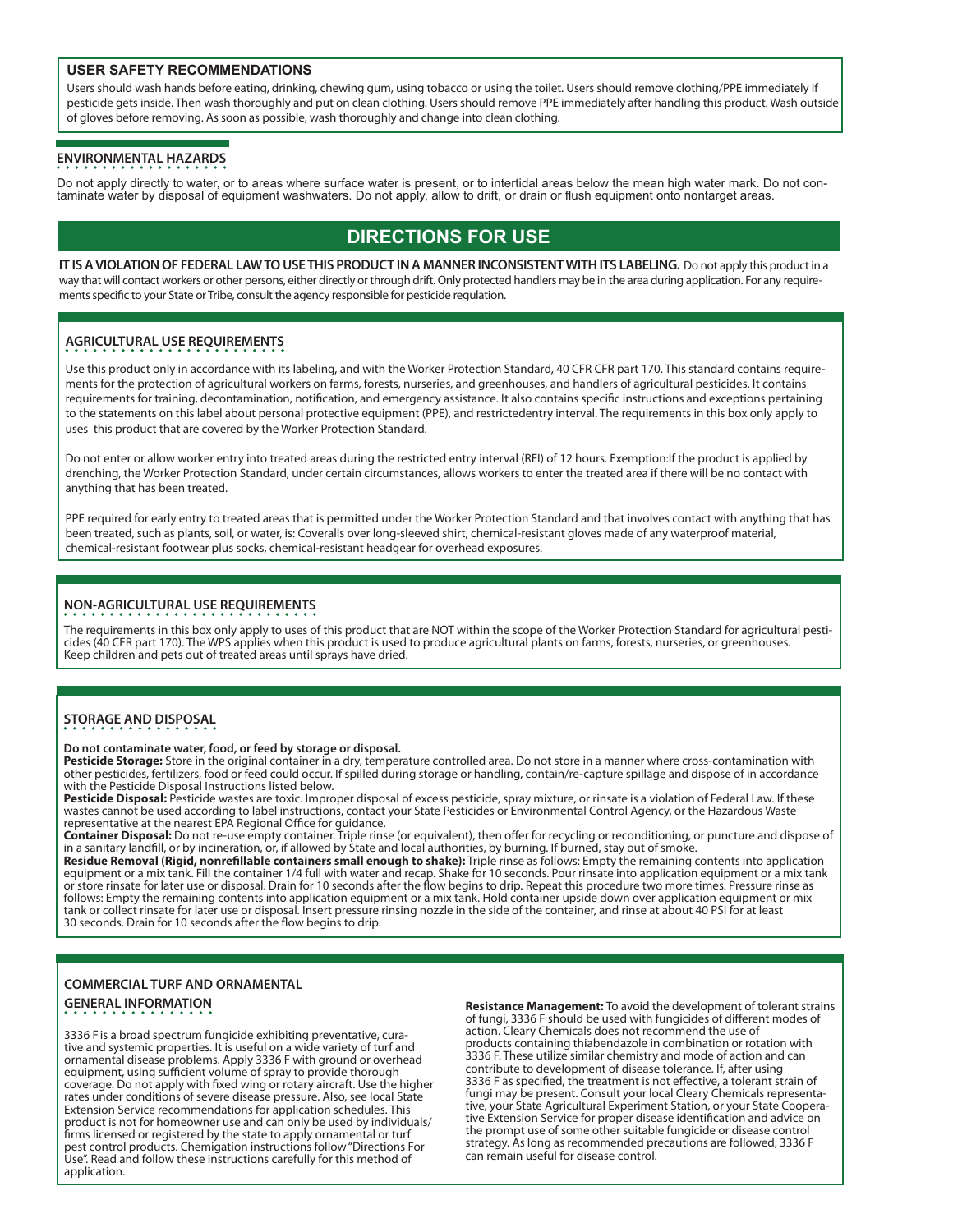**Mixing Instructions:** SHAKE WELL BEFORE USING. Some settling may occur during prolonged periods of non-use. High pH environments cause a shortened tank life for diluted product. The buffering of tank water to pH 6-7 prior to the addition of 3336 F is recommended. Add required amount of 3336 F to partially filled tank (1/2 total volume), agitate by mechanical or hydraulic means, add tank mix product if used **(Do not tank mix 3336 F with copper-containing materials or with highly alkaline pesticides,such as Bordeaux mixture or lime sulfur.** For more information, see 'Tank mixing instructions' below), agitate again and then add remaining required amount of water. Continuous agitation is recommended to keep the material in proper suspension. For best results,use spray mixture the same day it is prepared.

**Tank Mixing Instructions:** 3336 F is compatible with most commonly used pesticides. If tank mixing with other materials,add products in the following order: water soluble bags, wettable powders, dry flowables,

liquid flowables, emulsifiable concentrates, and soluble materials such as fertilizers. No claim of compatibility with other products is implied. **Do not tank mix with copper-containing materials or with highly alkaline pesticides, such as Bordeaux mixture or lime sulfur.** Consult the intended tank mix partner product label for appropriate application rates and use instructions. Follow the label directions for the most restrictive of label precautions and limitations. This product cannot be mixed with any product containing a label prohibition against such mixing. Read and observe the most restrictive precautionary statements and other information appearing on product labels used in mixtures. 3336 F may be applied in conjunction with chemically neutral liquid fertilizers. Application in conjunction with highly alkaline fertilizers, such as aqueous ammonia,may cause a degradation of the pesticide, resulting in reduced performance and should be avoided.

## **CHEMIGATION**

#### **GENERIC REQUIREMENTS**

- 1. Apply this product only through the following types of systems: sprinkler including center pivot,lateral move, end tow, side (wheel) roll, traveler, solid set, or hand move; flood (basin); or drip trickle irrigation systems. Do not apply this product through any other type of irrigation system.
- 2. Crop injury, lack of effectiveness, or illegal pesticide residues in the crop can result from nonuniform distribution of treated water.
- 3. If you have questions about calibration, you should contact State Extension Service specialists,equipment manufacturers or other experts. 4. Do not connect an irrigation system (including greenhouse systems) used for pesticide application to a public water system unless the pesticide label-prescribed safety devices for public water systems are in place.
- 5. A person knowledgeable of the chemigation system and responsible for its operation, or under thesupervision of the responsible person, shall shut the system down and make necessary adjusments should the need arise.

#### **SPECIFIC REQUIREMENTS**

- 1. Public water system means a system for the provision to the public of piped water for humanconsumption if such system has at least 15 service connections or regularly serves an average of at least 25 individuals daily at least 60 days out of the year.
- 2. Chemigation systems connected to public water systems must contain a functional, reduced-pressure zone, backflow preventer (RPZ) or the func tional equivalent in the water supply line upstream from the point of pesticide introduction. As an option to the RPZ, the water from the public water system shouldbe discharged into a reservoir tank prior to pesticide introduction. There shall be a complete physical break (air gap) between the outlet end of the fill pipe and the top or overflow rim of the reservoir tank of at least twice the inside diameter of the fill pipe.
- 3. The pesticide injection pipeline must contain a functional, automatic, quick-closing check valve to prevent the flow of fluid back towards the injec tion pump.
- 4. The pesticide injection pipeline must contain a functional, normally closed, solenoidoperated valve located on the intake side of the injection pump and connected to the system interlock to prevent fluid from being drawn from the supply tank when the irrigation system is either auto matically or manually shut down.
- 5. The system must contain functional interlocking controls to automatically shut off the pesticide injection pump when the water pump motor tops, or in cases where there is no water pump, when the water pressure decreases to the point where pesticide distribution is adversely affected.
- 6. Systems must use a metering pump, such as a positive displacement injection pump (e.g.diaphragm pump), effectively designed and constructed of materials that are compatible with pesticides and capable of being fitted with a system interlock.
- 7. Do not apply when wind speed favors drift beyond the area intended for treatment.

#### **NON SPECIFIC REQUIREMENTS**

- 1. Remove scale, pesticide residue, and other foreign matter from the chemical tank and entire injector system. Flush with clean water.
- 2. Prepare a suspension of product in the mix tank or stock bucket. Fill the tank with 3/4 of the desired amount of water. Start agitation and add the required amount of product to the solution along with the remaining volume of water.
- 3. Maintain a gentle agitation in the mix tank during application to assure a uniform suspension. Follow mixing instructions and tank mixing instruc tions previously indicated.
- 4. Start system and then uniformly inject the suspension of 3336 F into the irrigation line so as to deliver the desired rate per acre. Allow sufficient time for pesticide to be flushed through all lines and all nozzles before turning off irrigation system.
- 5. Greater accuracy in calibration and distribution will be achieved by injecting a larger volume of a more dilute suspension per unit time.
- 6. The suspension of 3336 F should be injected with a positive displacement pump into the mainline ahead of a right angle turn to insure adequate mixing.

### **SPRINKLER (OVERHEAD) CHEMIGATION**

Observe all instructions in the Generic, Specific and Non-Specific requirements sections above and the following additional requirements:

- 1. The system must contain a functional check valve, vacuum relief valve, and low pressure drain appropriately located on the irrigation pipeline to prevent water source contamination from backflow.
- 2. The irrigation line or water pump must include a functional pressure switch, which will stop the water pump motor when the water pressure decreases to the point where pesticide distribution is adversely affected.

Set sprinkler system to deliver 1/10 to 1/4 inches of water per acre. Volumes of water higher than this may reduce efficacy. Application of more than recommended quantities of irrigation water per acre may result in decreased product performance. Where sprinkler distribution patterns do not overlap sufficiently, unacceptable disease control may result. When system connections or fittings leak, when nozzles do not provide uniform distribution or when lines containing the product cannot be flushed and must be dismantled and drained in a center pivot system, block the nozzle set nearest the well pivot injection unit to prevent spray being applied to this area. Allow sufficient time for pesticides to be flushed through all lines and all nozzles before turning off irrigation water.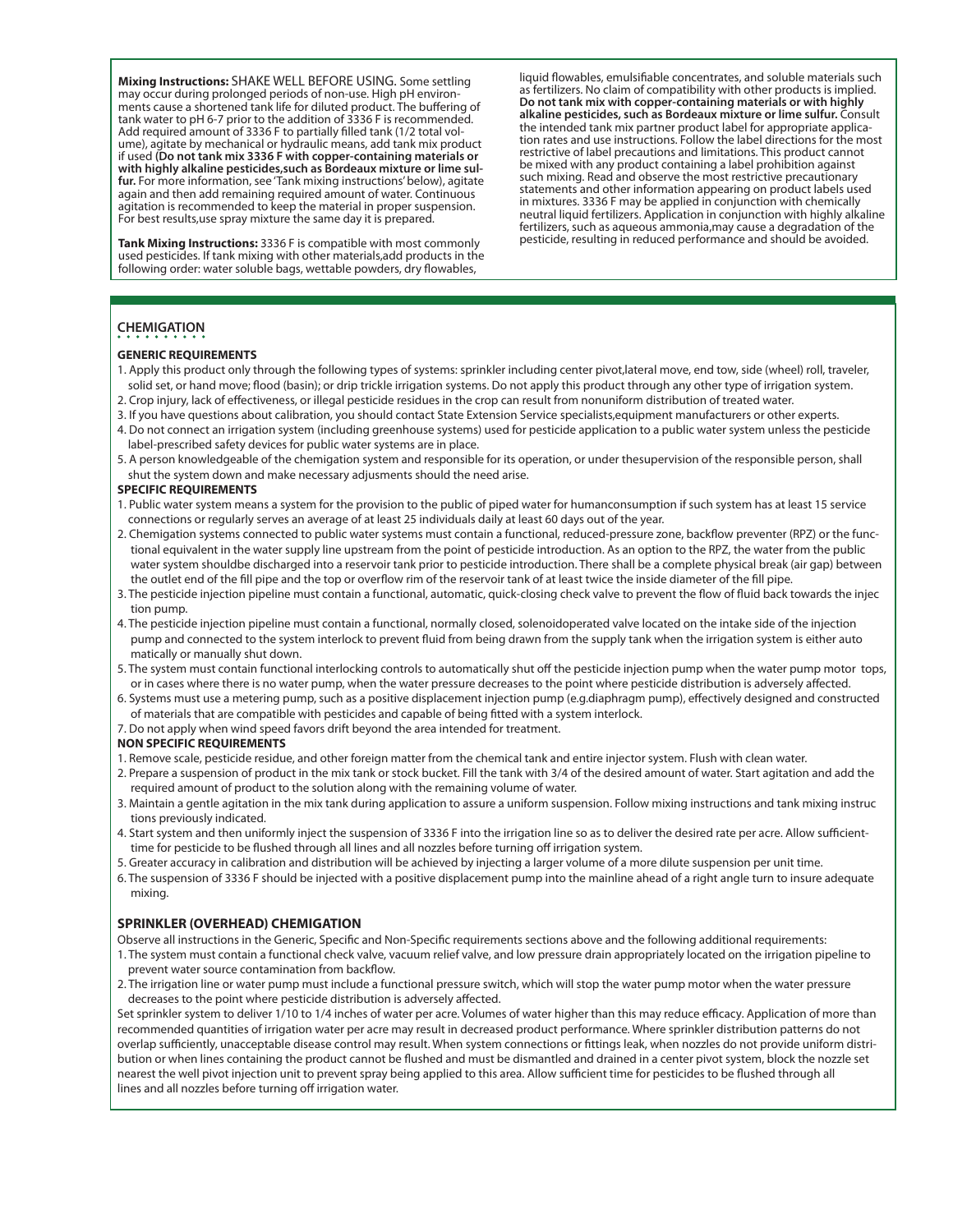### **FLOOD (BASIN) CHEMIGATION**

- 1. Systems using a gravity flow pesticide dispensing system must meter the pesticide into the water at the head of the field and down stream of a hydraulic discontinuity such as a drop structure of weir box to decrease potential for water source contamination from backflow if water flow stops.
- 2. Systems utilizing a pressurized water and pesticide injection system must meet the following requirements: Observe all instructions in the Generic, Specific and Non- Specific requirements sections above and items 1 and 2 of the sprinkler irrigation requirements.

### **DRIP (TRICKLE) CHEMIGATION**

Observe all instructions in the Generic, Specific and Non-Specific requirements sections above.

## **TURF APPLICATIONS**

3336 F may be used on all fine turf applications such as Commercial, Residential and Public (such as home lawns, parks, athletic fields, schools, and day care centers), and Golf Courses (greens, tees, fairways and aprons) of cool and warm season grasses such as Bentgrass, Bluegrass, Bermudagrass, Fescue, Ryegrass, St. Augustinegrass, Zoysiagrass, or their mixtures. 3336 F is not phytotoxic to any of the above mentioned grasses when used in accordance with the label. 3336 F is to be used for the prevention and control of the diseases mentioned below. It has both preventative and curative activity. Do not graze animals on treated turf. Do not feed clippings to livestock or poultry. Not for use on turf being grown for sale or other commercial use as sod.

**Application Instructions:** Apply material with properly calibrated hand held, mechanical or motorized spray equipment or by chemigation through appropriate sprinkler irrigation systems. Spray uniformly over the area to be treated. Apply recommended amounts in sufficient water to obtain thorough coverage of treatment area (2-4 gal per acre is suggested). When treating golf greens, always treat aprons. Use the highest recommended rate under conditions of severe disease pressure. For best results, apply after mowing or avoid mowing twelve hours after application. For root pathogens, lightly water the treatment area to move the fungicide into active root zone with one to two tenths inch of water. Excessive irrigation may move application below active root zone and reduce application effectiveness. Green design and drainage will influence irrigation practices. When tank mixing with contact action fungicides for foliar diseases, applications should be allowed to dry on leaf surfaces. Normal watering may proceed after sprays have dried.

#### Table 1: Maximum Individual Application Rates and Minimum Re-Treatment Intervals Do not exceed the amounts per acre or reduce the re-treatment interval indicated below.

| Use Site                                       | Maximum<br>Application<br>Rate of 3336 F                         | Minimum<br>Re-Treatment<br>Interval | Comments         |
|------------------------------------------------|------------------------------------------------------------------|-------------------------------------|------------------|
| Residential or<br>Public Areas                 | 0.68 gallons/Acre<br>$(2 \text{ fl oz} / 1,000 \text{ sq.fit.})$ | 14 days                             |                  |
| Golf Course Tees, Greens,<br>Aprons            | 2.04 gallons/Acre<br>$(6 \text{ fl oz} / 1,000 \text{ sq.fit.})$ | 14 days                             |                  |
| <b>Golf Course Fairways -</b><br>ExceptFlorida | 1.36 gallons/Acre<br>$(4 \text{ fl oz} / 1,000 \text{ sq.fit.})$ | 14 days                             | Excludes Florida |
| Golf Course Fairways -<br>Florida Only         | 0.68 gallons/Acre<br>$(2 \text{ fl oz} / 1,000 \text{ sq.fit.})$ | 14 days                             | Florida Only     |

### Table 2: Maximum Seasonal Application Rates

Do not exceed the following amounts of product per acre per season.

| Use Site                                       | Maximum Gallons 3336 F<br>per Acre per Season | Fluid Ounces 3336 F<br>per 1,000 sq.ft. | Comments                |
|------------------------------------------------|-----------------------------------------------|-----------------------------------------|-------------------------|
| Residential or Public Areas                    | 2.72 gallons                                  | $8f$ l oz.                              | 4 Applications per year |
| Golf Course Tees, Greens,<br>Aprons            | 5.44 gallons                                  | $16f$ loz.                              |                         |
| <b>Golf Course Fairways -</b><br>ExceptFlorida | 1.36 gallons                                  | $4$ fl oz.                              | Excludes Elorida        |
| Golf Course Fairways -<br>Florida Only         | 0.68 gallons                                  | $2$ fl oz.                              | Florida Only            |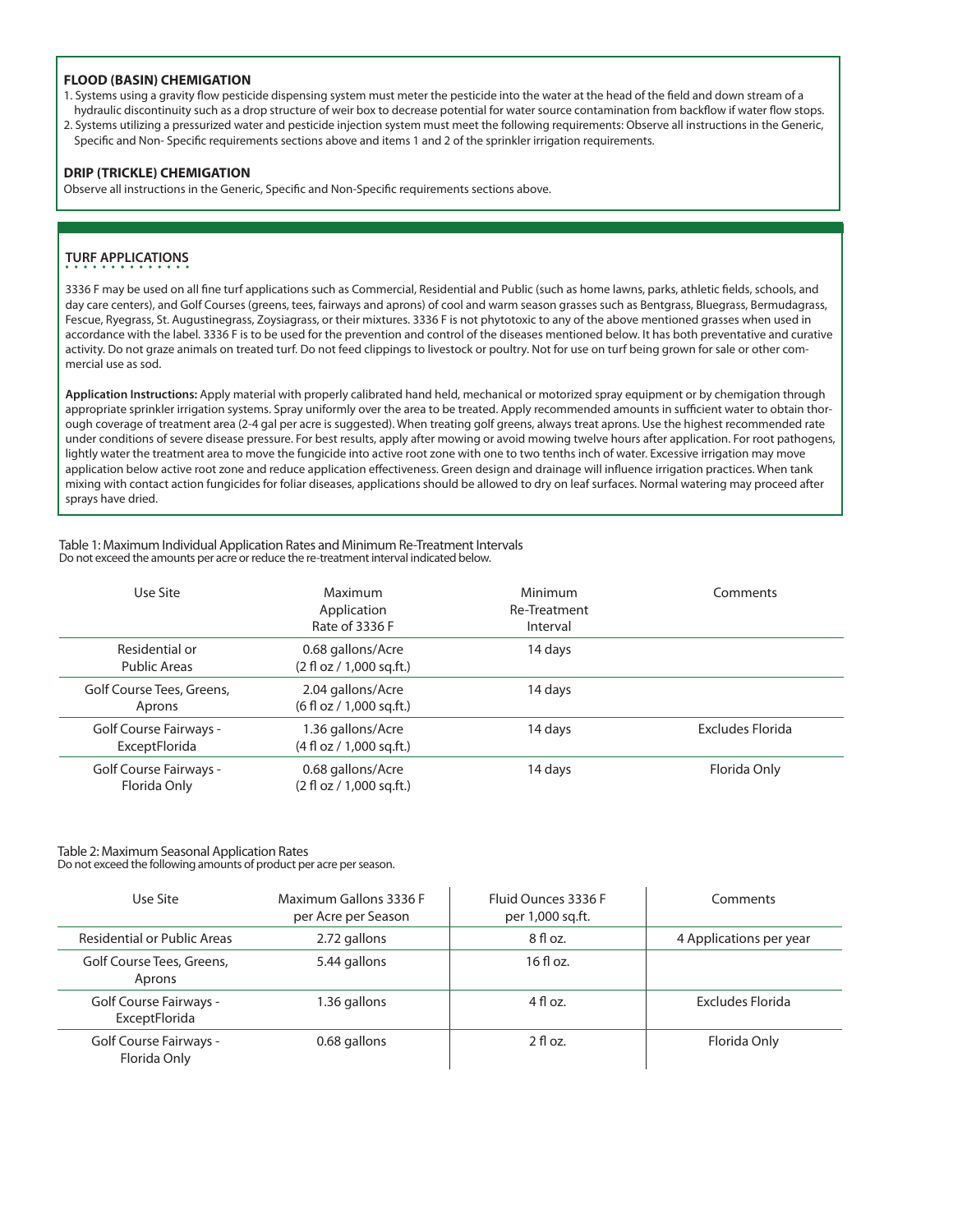Table3: Turf Disease Control

| <b>Diseases Controlled</b>                                                                                                                                                                                                                                                                                    | Rate of 3336 F<br>fl oz/1,000 sq ft | Remarks*                                                                                                                                                                                                                                                                                                                                           |
|---------------------------------------------------------------------------------------------------------------------------------------------------------------------------------------------------------------------------------------------------------------------------------------------------------------|-------------------------------------|----------------------------------------------------------------------------------------------------------------------------------------------------------------------------------------------------------------------------------------------------------------------------------------------------------------------------------------------------|
| Anthracnose, basal<br>Colletotrichum cereale<br>Anthracnose, foliar<br>Colletotrichum cereale                                                                                                                                                                                                                 | $4 - 6$<br>$2 - 4$                  | For prevention in historic areas of disease pressure, apply twice at 14 day<br>intervals whensoil temperature reaches 60°F. For curative control, apply<br>when disease first appears and continue at 14 day intervals as needed.<br>Rotations and/or tank mix combinations with chlorothalonil or triadimefon<br>can be utilized.                 |
| <b>Bermudagrass Decline</b><br>Gaeumannomyces graminis<br>var.graminis<br>Take-All-Patch<br>Gaeumannomyces graminis<br>var.avenae                                                                                                                                                                             | $4 - 6$                             | Apply in mid-July or when disease symptoms first appear and repeat at 14<br>day intervals for suppression. Use higher rates under most severe disease<br>expression. Follow proper agronomic recommendations to maintain plant<br>vigor.                                                                                                           |
| <b>Cool Season Brown Patch</b><br>Rhizoctonia cerealis<br><b>Necrotic Ring Spot</b><br>Leptosphaeria korrea<br><b>Spring Dead Spot</b><br>Leptosphaeria korrea                                                                                                                                                | $4 - 6$                             | For prevention, apply in Fall before turf has stopped all growth activity.<br>Apply second application in early Spring when soil temperatures reach<br>55-60°F or when disease first appears. For curative action, apply when<br>disease first appears in early Spring and continue at 14 day intervals. Water<br>treatment onto active root zone. |
| <b>Coprinus Snow Mold</b><br>Coprinus psychromorbidus                                                                                                                                                                                                                                                         | 4-6                                 | Apply 2 treatments at 21 day intervals in late Fall to early Winter, with the<br>last application made just prior to first permanent snow cover. Rotations<br>and/or tank mix combinations with PCNB can be utilized.                                                                                                                              |
| <b>Dollar spot</b><br>Moellerodiscus, Lanzia,<br>Sclerotinia<br>Large Brown Patch Rhizoctonia<br>solani<br><b>Ascochyta Leaf Blight Ascochyta</b><br><b>Copper Spot</b><br>Gloeocercospora sorghi<br>Fusarium Patch, Fusarium nivale<br>Red Thread, Laetisaria fuciformis<br>Zoysia Patch, Rhizoctonia solani | $2 - 4$                             | Apply when disease first appears and continue at 14 day intervals. Rota-<br>tions and/or tank mix combinations with chlorothalonil, iprodione, or<br>mancozeb (Protect™) can be utilized.                                                                                                                                                          |
| <b>Fusarium Blight</b><br>Fusarium roseum, F. triticum                                                                                                                                                                                                                                                        | $4 - 6$                             | Apply when disease first appears at 14 day intervals.                                                                                                                                                                                                                                                                                              |
| <b>Gray Leaf Spot (Blast)</b><br>Pyricularia grisea                                                                                                                                                                                                                                                           | $4 - 6$                             | Apply preventative application before expected period of disease develop-<br>ment.Continue applications at 14 day intervals.                                                                                                                                                                                                                       |
| Leaf Spot, Drechslera<br>Leaf, crown, and root<br>diseases Bipolaris, Curvularia,<br>Exserohilum                                                                                                                                                                                                              | 4-6                                 | Apply when disease first appears and make applications at 14 day intervals<br>as needed. Rotations and/or tank mix combinations with chlorothalonil,<br>iprodione, or mancozeb (Protect™) are recommended under severe condi-<br>tions.                                                                                                            |
| <b>Pink Snow Mold</b><br>Michrodochium nivale                                                                                                                                                                                                                                                                 | 2-4                                 | Apply in late Fall to early Winter before turf has stopped all growth activity.<br>A second application may be used in combination with chlorothalonil,<br>PCNB, or thiram (Spotrete™) at recommended rates before snow cover or<br>during spring thaw.                                                                                            |
| <b>Rusts</b><br>Puccinia, Uromyces                                                                                                                                                                                                                                                                            | 4-6                                 | Apply at 14 day intervals when disease first appears. Rotations and/or tank<br>mix combinations with chlorothalonil, iprodione, or mancozeb (Protect™)<br>are recommended.                                                                                                                                                                         |
| <b>Stripe Smut</b><br>Ustilago striiformis                                                                                                                                                                                                                                                                    | 4-6                                 | Apply at 14 day intervals when disease first appears. For prevention, apply<br>in spring and fall.                                                                                                                                                                                                                                                 |
| Summer Patch<br>Magnaporthe poae                                                                                                                                                                                                                                                                              | $4 - 6$                             | For prevention, apply 3 applications starting late April or early May using<br>21 day intervals. Rotations and/or tank mix combinations may be used as<br>part of the three application program. For suppression, apply at 14 day<br>intervals when disease first appears.                                                                         |
| <b>Bentgrass Dead Spot</b><br>Ophiosphaerella agrostis                                                                                                                                                                                                                                                        | 4-6                                 | For prevention, apply in early June or based upon local Extension Service<br>recommendations. Apply at 14 day intervals. Rotations and/or tank mix<br>combinations may be used for season long disease prevention.                                                                                                                                 |

**\* Observe the maximum individual application rates and maximum seasonal application limits in Table 2.**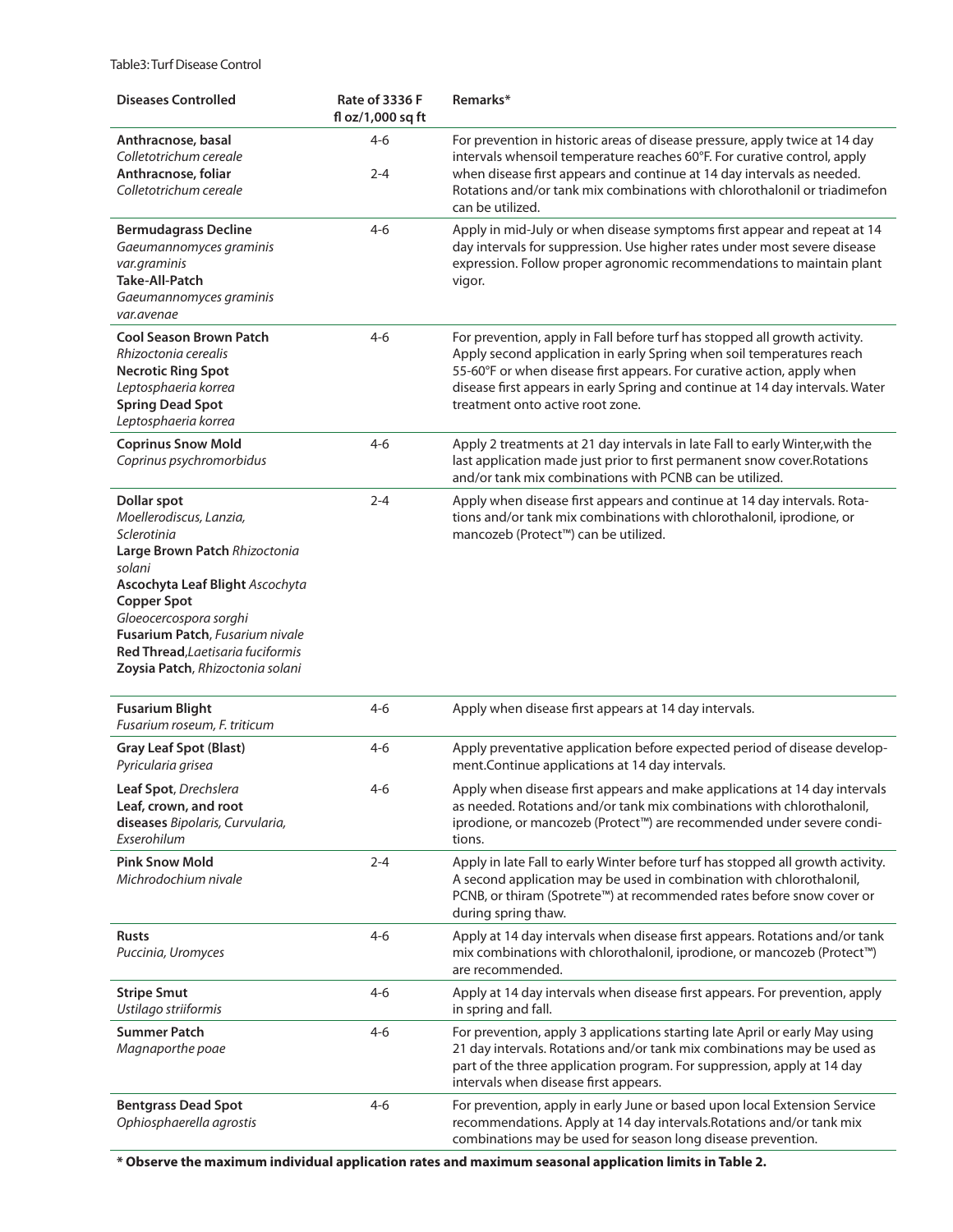## **HORTICULTURAL APPLICATIONS**

### **Nursery, Greenhouse, Shade or Lath House, Landscape & Interiorscape**

### **Annual and Perennial Flowers, Bedding Plants, Foliage Plants, Ground Covers, plus Deciduous and Evergreen Trees and Shrubs** Do not use fruits, nuts or sap from treated trees as food or feed.

3336 F is a broad spectrum systemic fungicide which controls a variety of foliar, stem, and root diseases on a wide range of commercially important plants. 3336 F is also effective as a pre-plant dip on cuttings and bulbs.For soil drench applications,best crop protection is achieved with preventative treatments repeated every 21-28 days.For foliar applications, begin treatments when disease first appears, or during suspected periods of disease incidence. Apply additional applications every 7-14 days or as otherwise instructed for the prevention or control of the listed diseases. Use of a wetting agent is recommended for plants that have leaves that are difficult to wet properly. Use of a spreader-sticker is recommended to enhance product performance in wet weather conditions or during periods of overhead irrigation. 3336 F may be applied as a ground application using hand held, mechanical or motorized spray equipment, or as a chemigation spray or through an applicable sprinkler irrigation system;or as an overhead application where applicable. See specific instructions below. For foliar applications, do not exceed thirty-six (36) pounds active ingredient per acre per crop season from all thiophanate-methyl containing products. For soil drench applications,do not exceed 300 pounds active ingredient per acre per crop season from all thiophanate-methyl containing products.

**Note:** The "Directions For Use" of this product reflect the cumulative inputs from both historical field use and product testing programs. However, it is impossible to test this product on all species and cultivars. A preliminary trial is suggested on a small scale before a full treatment is applied to any plant type not shown on this label but found in a similar use site with a listed disease problem. Wait 5-7 days after treatment to evaluate results. This product is not recommended for use on Swedish Ivy (Plectranthus australis), Boston Fern (Nephrolepis exalta), and Easter Cactus (Hatiora gaertneri).

**Application Instructions:** Apply material with properly calibrated hand held, mechanical or motorized spray equipment or by chemigation through appropriate sprinkler irrigation,flood,or drip systems. Begin applications when disease first appears and repeat at 7-14 day intervals or as needed during the growing season. Use the shortest interval when conditions are unusually favorable for the development of disease. For hand held, mechanical, or motorized applications, mix 8-24 fl oz of 3336 F per 100 gal water (0.5-1.5 teaspoons per gal) and apply as a full coverage spray to drip for the prevention and control of the diseases listed below. Spray volume may range up to 400 gallons of finished spray per acre depending upon plant species and plant growth stage. For applications through irrigation systems, refer to use rates indicated in the foliar application chart. For small volume applications less than 100 gallons, divide recommended rate by 16 to get the number of teaspoons of 3336 F per gal.

### **Special Instructions For Proportional Injectors (e.g. Dosatron, Dosmatic, Anderson, and similar equipment)**

Determine the treatment rate for crop and pathogen from the foliar application table below. Determine the injection ratio for the individual system to be used for application. For systems using a 1:100 ratio, measure and add the exact amount of recommended material per 100 gallons to each gallon of water in a stock bucket or tank. For systems using a 1:200 ratio, multiply the recommended amount per 100 gallons by 2. For systems using a 1:50 ratio, divide the recommended amount per 100 gallons added by 2. For systems using a 1:16 ratio, divide the recommended amount per 100 gallons by 6. Greater accuracy in calibration and distribution will be achieved by injecting a larger volume of a more dilute suspension per unit time. An injection ratio of 1:100 is recommended for most greenhouse and nursery systems. Do not apply with fixed wing or rotary aircraft.

## **FOLIAR APPLICATION**

| Diseases Controlled                                                                                                                                                                                                                                                                                                    | <b>Rate of 3336 F</b>         | Remarks*                                                                                                                                                                                                                                                                                                                                             |
|------------------------------------------------------------------------------------------------------------------------------------------------------------------------------------------------------------------------------------------------------------------------------------------------------------------------|-------------------------------|------------------------------------------------------------------------------------------------------------------------------------------------------------------------------------------------------------------------------------------------------------------------------------------------------------------------------------------------------|
| Anthracnose                                                                                                                                                                                                                                                                                                            | $12 - 16$                     | Apply as buds break or at first sign of disease. Repeat at 7-14                                                                                                                                                                                                                                                                                      |
| Colletotrichum                                                                                                                                                                                                                                                                                                         | fl oz/100 gallon              | day intervals as needed during disease period.                                                                                                                                                                                                                                                                                                       |
| <b>Black Spot of Rose</b>                                                                                                                                                                                                                                                                                              | $12 - 16$                     | Apply early summer or at first sign of disease. Repeat every                                                                                                                                                                                                                                                                                         |
| Diplocarpon rosae                                                                                                                                                                                                                                                                                                      | fl oz/100 gallon              | 7-14 days as needed during disease period.                                                                                                                                                                                                                                                                                                           |
| <b>Brown Rot and Blight</b>                                                                                                                                                                                                                                                                                            | $12 - 16$                     | Apply late Spring or at first sign of disease. Repeat every 7-14                                                                                                                                                                                                                                                                                     |
| Monilinia, Sclerotinia, Whetzellinia                                                                                                                                                                                                                                                                                   | fl oz/100 gallon              | days as needed during disease period.                                                                                                                                                                                                                                                                                                                |
| <b>Fusicladium and Venturia Leaf Scabs on:</b><br>Crabapple, Hawthorn, Pear, Mountain<br>Ash, Pyracantha, etc.                                                                                                                                                                                                         | $12 - 16$<br>fl oz/100 gallon | Apply as buds break. Repeat every 7-14 days as needed dur-<br>ing disease period. Effective control requires coverage during<br>leaf expansion. Rotations and/or tank mix combinations with<br>mancozeb (ProtectTM), chlorothalonil or propiconazole can be<br>utilized. Do not use fruit from treated crabapple or pear trees<br>for food purposes. |
| Leaf Spots and Blights caused by:<br>Ascochyta, Blumeriella, Botrytis, Cercospora,<br>Coccomyces, Corynespora, Curvularia,<br>Didymellina, Entomosporium, Fabraea, Fu-<br>sarium, Ramularia, Rhizoctonia, Marssoni-<br>na, Mycosphaerella, Myrothecium, Phoma,<br>Physalospora, Schizothyrium, Septoria,<br>Sphaceloma | $12 - 16$<br>fl oz/100 gallon | Apply when disease symptoms first appear. Repeat every 7-14<br>days as needed during disease period. Rotations and/or tank<br>mix combinations with mancozeb (ProtectTM) or<br>chlorothalonil can be utilized.                                                                                                                                       |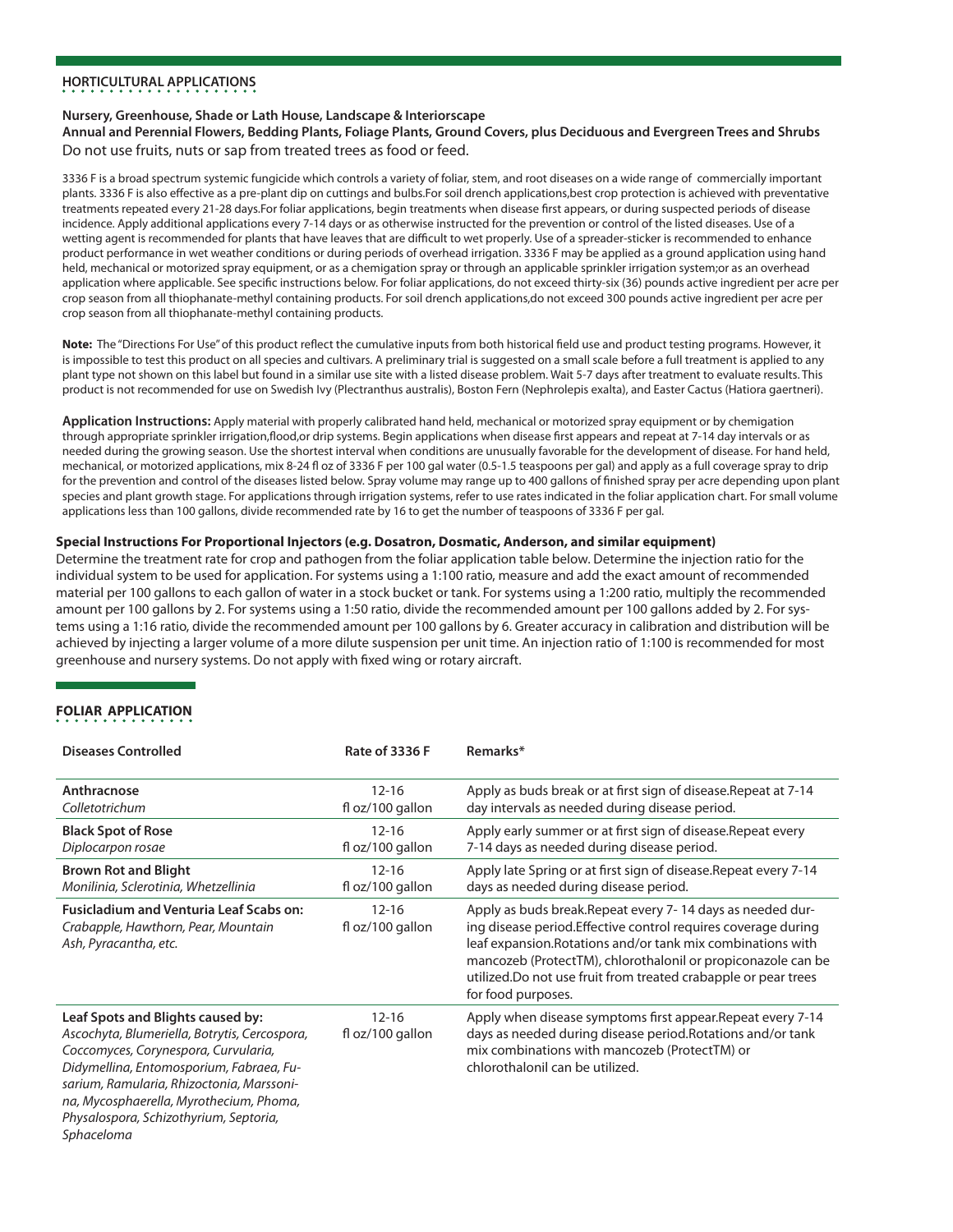| <b>Diseases Controlled</b>                                                                           | Rate of 3336 F                | Remarks*                                                                                                                                                                                                                               |
|------------------------------------------------------------------------------------------------------|-------------------------------|----------------------------------------------------------------------------------------------------------------------------------------------------------------------------------------------------------------------------------------|
| <b>Ovulinia Blight</b>                                                                               | $8 - 16$<br>fl oz/100 gallon  | Apply as flowers open. Repeat every 7-14 days as needed dur-<br>ing disease period.                                                                                                                                                    |
| <b>Powdery Mildews</b><br>Erysiphe, Microsphaera, Phyllactinia,<br>Podosphaera, Oidium, Sphaerotheca | $12 - 24$<br>fl oz/100 gallon | Apply when disease first appears and repeat every 7-14 days<br>during disease period. Rotations and/or tank mix combina-<br>tions with mancozeb (ProtectTM) or triadimefon can be<br>utilized.                                         |
| <b>Rust Diseases caused by:</b><br>Puccinia, Gymnosporangium, Uromyces                               | $12 - 16$<br>fl oz/100 gallon | Apply late Spring or when symptoms first appear. Repeat every<br>7-14 days as needed during disease period. Rotations and/or<br>tank mix combinations with mancozeb (ProtectTM) or chloro-<br>thalonil are recommended.                |
| <b>Tip Blight of Pine</b><br>Sphaeropsis sapinea, Diplodia pinea                                     | $16 - 24$<br>fl oz/100 gallon | Begin application in spring when new growth starts. Make<br>a second application just before needles emerge from the<br>sheath and a third application 14 days later. Thorough cover-<br>age is essential for optimal disease control. |
| Twig Blights, Cankers, and Diebacks<br>Diaporthe, Kabatina, Phoma, Phomopsis                         | $16-24$<br>fl oz/100 gallon   | Apply when symptoms first appear. Repeat every 7-14 days as<br>needed during disease period.                                                                                                                                           |
| <b>SOIL DRENCH APPLICATION:</b>                                                                      |                               |                                                                                                                                                                                                                                        |
| <b>Diseases Controlled</b>                                                                           | <b>Rate of 3336 F</b>         | Remarks*                                                                                                                                                                                                                               |
| Stem, Crown, and Root Rots caused by:                                                                | $8 - 16$                      | Apply as a drench or directed spray using hand held, mechani-                                                                                                                                                                          |

| Stem, Crown, and Root Rots caused by:  | $8 - 16$            | Apply as a drench or directed spray using hand held, mechani-     |
|----------------------------------------|---------------------|-------------------------------------------------------------------|
| Botrytis, Cylindrocladium, Fusarium,   | $f \sim 100$ gallon | cal, or motorized spray equipment, or as a chemigation drench     |
| Gliocladium, Myrothecium, Penicillium, |                     | or directed spray using applicable sprinkler irrigation systems,  |
| Ramularia, Rhizoctonia, Sclerotinia    |                     | after seeding or sticking of cuttings (8 oz) or after transplant- |
|                                        |                     | ing (12-16 oz) to propagation beds, containers, pots, trays, or   |
| <b>Black Root Rot</b>                  |                     | nursery or landscape beds at a rate to thoroughly soak the        |
| <b>Thielaviopsis</b>                   |                     | growing media through the root zone.A general quide is 0.25       |
|                                        |                     | -3 pints of finished mixture per sq ft depending on the media     |
|                                        |                     | type and depth (about 4 oz per 4 inch pot or 8 oz per 6 inch      |
|                                        |                     | pot). Repeat every 21-28 days for adequate crop protection.       |
|                                        |                     | Note: 3336 F does not control Pythium or Phytophthora. Tank       |
|                                        |                     | mix combinations withmetalaxyl, mefenoxam, etridiazole,           |
|                                        |                     | fosetyl-A, mono and dipotassium salts of phosphorous              |
|                                        |                     | acid or propamocarb are required for the control of Pythium       |
|                                        |                     | and Phytophthora.                                                 |
|                                        |                     |                                                                   |

# **PLANT DIP APPLICATION:**

| <b>Diseases Controlled</b>                                                                                                                                                                    | Rate of 3336 F                | Remarks*                                                                                                                                                                                                                                                                                                                                                                                                                                                                                                                                                                                                                                         |
|-----------------------------------------------------------------------------------------------------------------------------------------------------------------------------------------------|-------------------------------|--------------------------------------------------------------------------------------------------------------------------------------------------------------------------------------------------------------------------------------------------------------------------------------------------------------------------------------------------------------------------------------------------------------------------------------------------------------------------------------------------------------------------------------------------------------------------------------------------------------------------------------------------|
| <b>Plant or Cutting Diseases caused by:</b><br>Botrytis, Cylindrocladium, Fusarium, Glio-<br>cladium, Myrothecium, Penicillium, Ramu-<br>laria, Rhizoctonia, Sclerotinia, Thielaviopsis       | 16-24<br>fl oz/100 gallon     | Immerse plants or cuttings for 10-15 min.Remove and allow to<br>drain. Note: Follow accepted hygiene practices to minimize the<br>introduction and spread of water borne bacterial and water<br>mold fungal diseases.                                                                                                                                                                                                                                                                                                                                                                                                                            |
| <b>Bulb, Corm, and Rhizome Rots caused</b><br>by:<br>Botrytis, Cylindrocladium, Fusarium, Glio-<br>cladium, Myrothecium, Penicillium, Ramu-<br>laria, Rhizoctonia, Sclerotinia, Thielaviopsis | $16 - 24$<br>fl oz/100 gallon | Immerse plants or cuttings for 10-15 min. Remove and allow to<br>drain. Note: Follow accepted hygiene practices to minimize the<br>introduction and spread of water borne bacterial and water<br>mold fungal diseases. Soak cleaned bulbs for 15-30 min in<br>warm solution (80-85°F). For storage disease prevention, treat<br>bulbs preferably within 48 hours after digging. After treatment,<br>dry well before storing. If bulbs are for forcing, treat bulbs that<br>have been heatcured. Note: Follow accepted hygiene practices<br>to minimize the introduction and spread of water borne bacte-<br>rial and water mold fungal diseases. |